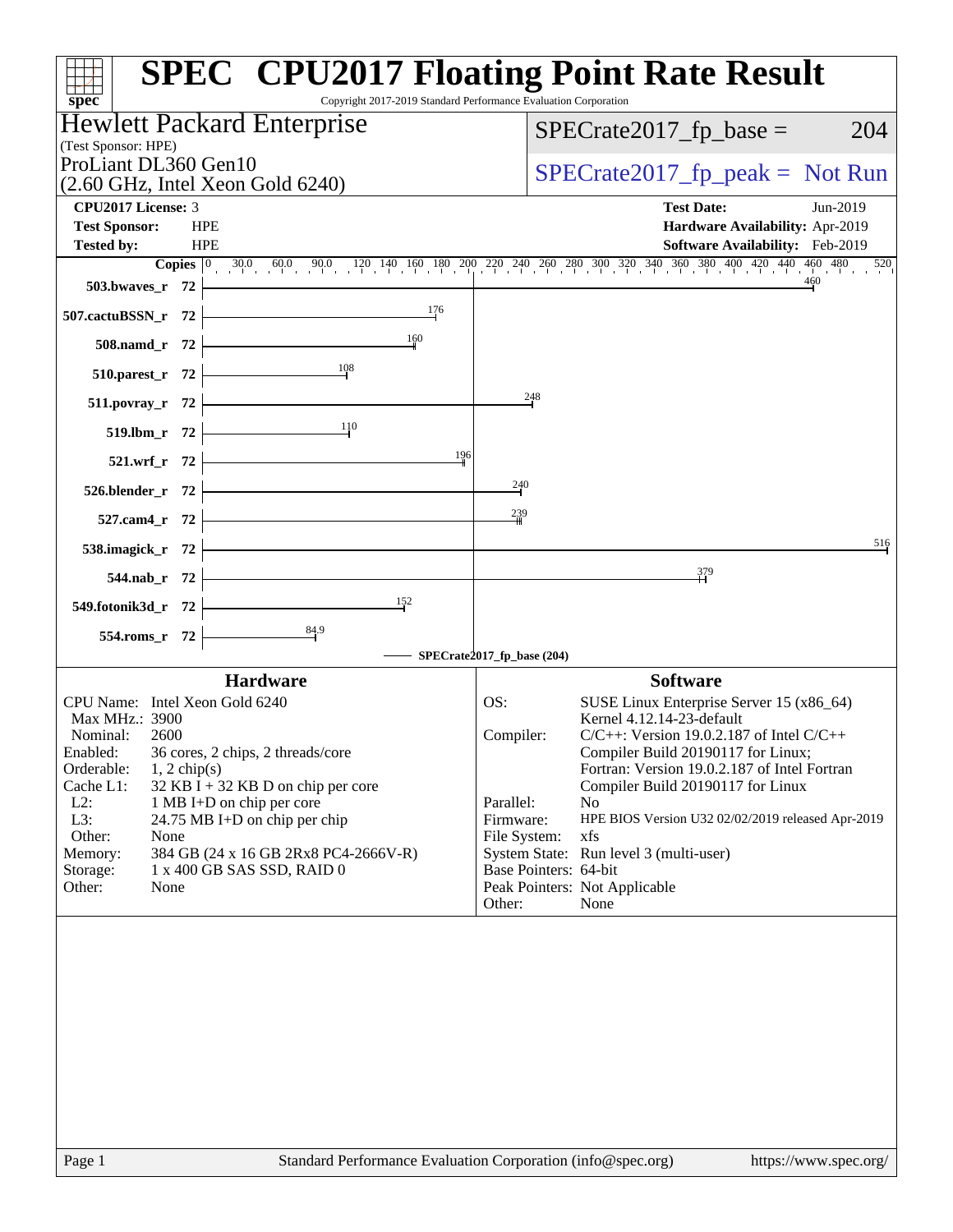Copyright 2017-2019 Standard Performance Evaluation Corporation

## Hewlett Packard Enterprise

(Test Sponsor: HPE)

**[spec](http://www.spec.org/)**

(2.60 GHz, Intel Xeon Gold 6240)

 $SPECTate2017<sub>fr</sub> base = 204$ 

ProLiant DL360 Gen10  $SPECTR_{12}$  [SPECrate2017\\_fp\\_peak =](http://www.spec.org/auto/cpu2017/Docs/result-fields.html#SPECrate2017fppeak) Not Run

**[CPU2017 License:](http://www.spec.org/auto/cpu2017/Docs/result-fields.html#CPU2017License)** 3 **[Test Date:](http://www.spec.org/auto/cpu2017/Docs/result-fields.html#TestDate)** Jun-2019 **[Test Sponsor:](http://www.spec.org/auto/cpu2017/Docs/result-fields.html#TestSponsor)** HPE **[Hardware Availability:](http://www.spec.org/auto/cpu2017/Docs/result-fields.html#HardwareAvailability)** Apr-2019 **[Tested by:](http://www.spec.org/auto/cpu2017/Docs/result-fields.html#Testedby)** HPE **[Software Availability:](http://www.spec.org/auto/cpu2017/Docs/result-fields.html#SoftwareAvailability)** Feb-2019

### **[Results Table](http://www.spec.org/auto/cpu2017/Docs/result-fields.html#ResultsTable)**

|                                            | <b>Base</b>   |                |            |                |            | <b>Peak</b>    |       |               |                |              |                |              |                |              |
|--------------------------------------------|---------------|----------------|------------|----------------|------------|----------------|-------|---------------|----------------|--------------|----------------|--------------|----------------|--------------|
| <b>Benchmark</b>                           | <b>Copies</b> | <b>Seconds</b> | Ratio      | <b>Seconds</b> | Ratio      | <b>Seconds</b> | Ratio | <b>Copies</b> | <b>Seconds</b> | <b>Ratio</b> | <b>Seconds</b> | <b>Ratio</b> | <b>Seconds</b> | <b>Ratio</b> |
| 503.bwayes r                               | 72            | 1571           | <u>460</u> | 1572           | 459        | 1569           | 460   |               |                |              |                |              |                |              |
| 507.cactuBSSN r                            | 72            | 519            | 176        | 519            | 175        | 519            | 176   |               |                |              |                |              |                |              |
| 508.namd_r                                 | 72            | 430            | 159        | 428            | 160        | 427            | 160   |               |                |              |                |              |                |              |
| 510.parest_r                               | 72            | 1736           | 108        | 1743           | 108        | 1742           | 108   |               |                |              |                |              |                |              |
| 511.povray_r                               | 72            | 677            | 248        | 678            | 248        | 677            | 248   |               |                |              |                |              |                |              |
| 519.lbm r                                  | 72            | 689            | 110        | <u>688</u>     | <u>110</u> | 687            | 110   |               |                |              |                |              |                |              |
| $521$ .wrf r                               | 72            | 819            | 197        | 822            | 196        | 823            | 196   |               |                |              |                |              |                |              |
| 526.blender r                              | 72            | 458            | 240        | 457            | 240        | 458            | 239   |               |                |              |                |              |                |              |
| $527.cam4_r$                               | 72            | 528            | 239        | 525            | 240        | 531            | 237   |               |                |              |                |              |                |              |
| 538.imagick_r                              | 72            | 347            | 516        | 347            | 515        | 347            | 516   |               |                |              |                |              |                |              |
| $544.nab$ _r                               | 72            | 324            | 374        | 320            | 379        | 320            | 379   |               |                |              |                |              |                |              |
| 549.fotonik3d r                            | 72            | 1849           | 152        | 1852           | 151        | 1847           | 152   |               |                |              |                |              |                |              |
| $554$ .roms_r                              | 72            | 1348           | 84.9       | 1352           | 84.6       | 1345           | 85.1  |               |                |              |                |              |                |              |
| $SPECrate2017$ fp base =<br>204            |               |                |            |                |            |                |       |               |                |              |                |              |                |              |
| <b>Not Run</b><br>$SPECrate2017$ fp peak = |               |                |            |                |            |                |       |               |                |              |                |              |                |              |

Results appear in the [order in which they were run.](http://www.spec.org/auto/cpu2017/Docs/result-fields.html#RunOrder) Bold underlined text [indicates a median measurement.](http://www.spec.org/auto/cpu2017/Docs/result-fields.html#Median)

## **[Submit Notes](http://www.spec.org/auto/cpu2017/Docs/result-fields.html#SubmitNotes)**

 The numactl mechanism was used to bind copies to processors. The config file option 'submit' was used to generate numactl commands to bind each copy to a specific processor. For details, please see the config file.

## **[Operating System Notes](http://www.spec.org/auto/cpu2017/Docs/result-fields.html#OperatingSystemNotes)**

 Stack size set to unlimited using "ulimit -s unlimited" Transparent Huge Pages enabled by default Prior to runcpu invocation Filesystem page cache synced and cleared with: sync; echo 3 > /proc/sys/vm/drop\_caches runcpu command invoked through numactl i.e.: numactl --interleave=all runcpu <etc>

## **[General Notes](http://www.spec.org/auto/cpu2017/Docs/result-fields.html#GeneralNotes)**

Environment variables set by runcpu before the start of the run: LD\_LIBRARY\_PATH = "/home/cpu2017\_u2/lib/ia32:/home/cpu2017\_u2/lib/intel64"

 Binaries compiled on a system with 1x Intel Core i9-7900X CPU + 32GB RAM memory using Redhat Enterprise Linux 7.5 NA: The test sponsor attests, as of date of publication, that CVE-2017-5754 (Meltdown) is mitigated in the system as tested and documented.

**(Continued on next page)**

| Page 2 | Standard Performance Evaluation Corporation (info@spec.org) | https://www.spec.org/ |
|--------|-------------------------------------------------------------|-----------------------|
|--------|-------------------------------------------------------------|-----------------------|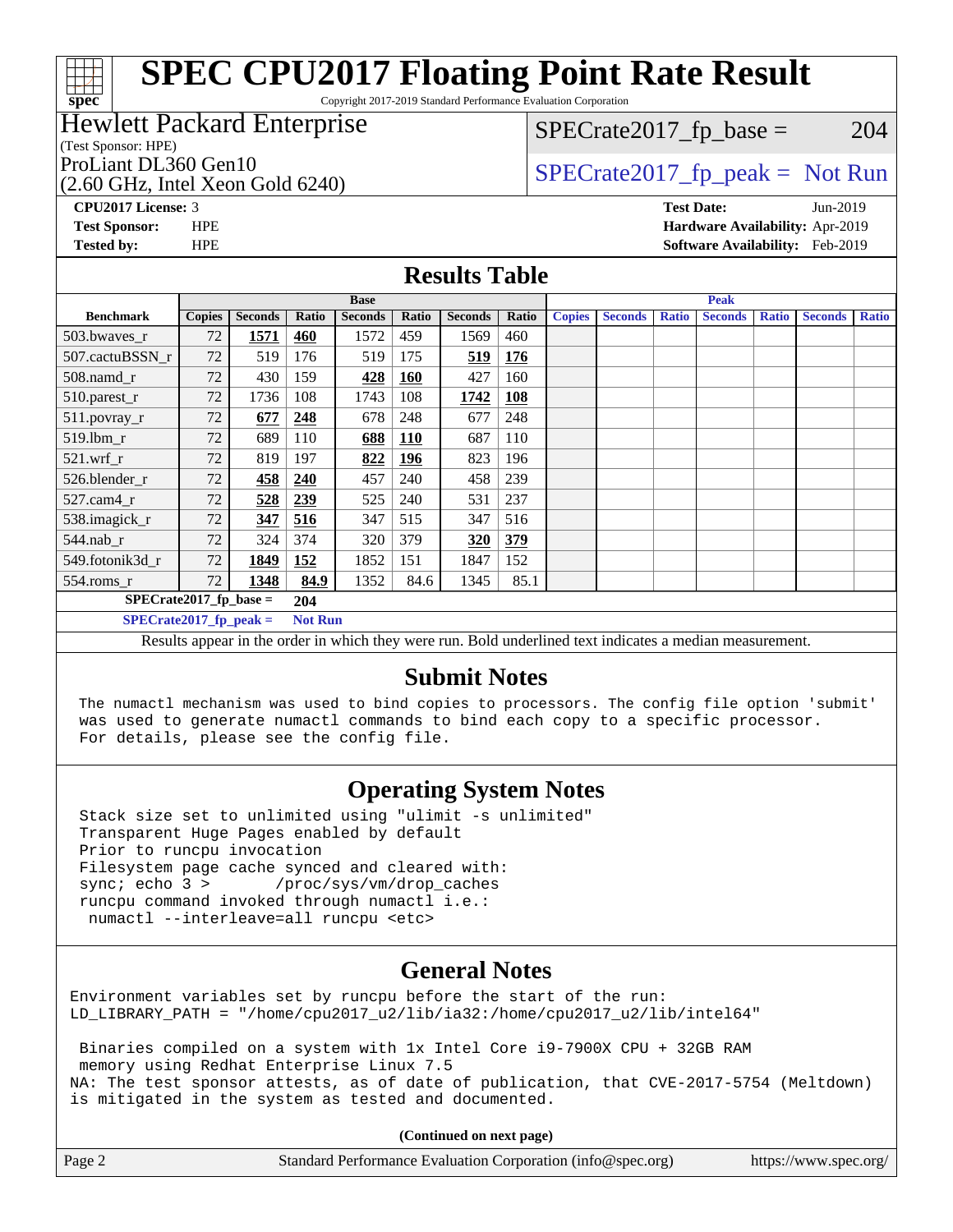Copyright 2017-2019 Standard Performance Evaluation Corporation

### Hewlett Packard Enterprise

 $SPECTate2017<sub>fr</sub> base = 204$ 

### (Test Sponsor: HPE)

(2.60 GHz, Intel Xeon Gold 6240)

ProLiant DL360 Gen10  $SPECTA = 540^{\circ}$   $SPECTA = 540^{\circ}$   $SPECTA = 540^{\circ}$ 

**[spec](http://www.spec.org/)**<sup>®</sup>

**[Tested by:](http://www.spec.org/auto/cpu2017/Docs/result-fields.html#Testedby)** HPE **[Software Availability:](http://www.spec.org/auto/cpu2017/Docs/result-fields.html#SoftwareAvailability)** Feb-2019

**[CPU2017 License:](http://www.spec.org/auto/cpu2017/Docs/result-fields.html#CPU2017License)** 3 **[Test Date:](http://www.spec.org/auto/cpu2017/Docs/result-fields.html#TestDate)** Jun-2019 **[Test Sponsor:](http://www.spec.org/auto/cpu2017/Docs/result-fields.html#TestSponsor)** HPE **[Hardware Availability:](http://www.spec.org/auto/cpu2017/Docs/result-fields.html#HardwareAvailability)** Apr-2019

## **[General Notes \(Continued\)](http://www.spec.org/auto/cpu2017/Docs/result-fields.html#GeneralNotes)**

Yes: The test sponsor attests, as of date of publication, that CVE-2017-5753 (Spectre variant 1) is mitigated in the system as tested and documented. Yes: The test sponsor attests, as of date of publication, that CVE-2017-5715 (Spectre variant 2) is mitigated in the system as tested and documented.

## **[Platform Notes](http://www.spec.org/auto/cpu2017/Docs/result-fields.html#PlatformNotes)**

Page 3 Standard Performance Evaluation Corporation [\(info@spec.org\)](mailto:info@spec.org) <https://www.spec.org/> BIOS Configuration: Thermal Configuration set to Maximum Cooling Memory Patrol Scrubbing set to Disabled LLC Prefetch set to Enabled LLC Dead Line Allocation set to Disabled Enhanced Processor Performance set to Enabled Workload Profile set to General Throughput Compute Workload Profile set to Custom Energy/Performance Bias set to Balanced Performance Sysinfo program /home/cpu2017\_u2/bin/sysinfo Rev: r5974 of 2018-05-19 9bcde8f2999c33d61f64985e45859ea9 running on linux-pe3i Sun Jun 16 01:26:58 2019 SUT (System Under Test) info as seen by some common utilities. For more information on this section, see <https://www.spec.org/cpu2017/Docs/config.html#sysinfo> From /proc/cpuinfo model name : Intel(R) Xeon(R) Gold 6240 CPU @ 2.60GHz 2 "physical id"s (chips) 72 "processors" cores, siblings (Caution: counting these is hw and system dependent. The following excerpts from /proc/cpuinfo might not be reliable. Use with caution.) cpu cores : 18 siblings : 36 physical 0: cores 0 1 2 3 8 9 10 11 16 17 18 19 20 24 25 26 27 physical 1: cores 0 1 2 3 8 9 10 11 16 17 18 19 20 24 25 26 27 From lscpu: Architecture: x86\_64 CPU op-mode(s): 32-bit, 64-bit Byte Order: Little Endian  $CPU(s):$  72 On-line CPU(s) list: 0-71 Thread(s) per core: 2 Core(s) per socket: 18 Socket(s): 2 NUMA node(s): 4 Vendor ID: GenuineIntel **(Continued on next page)**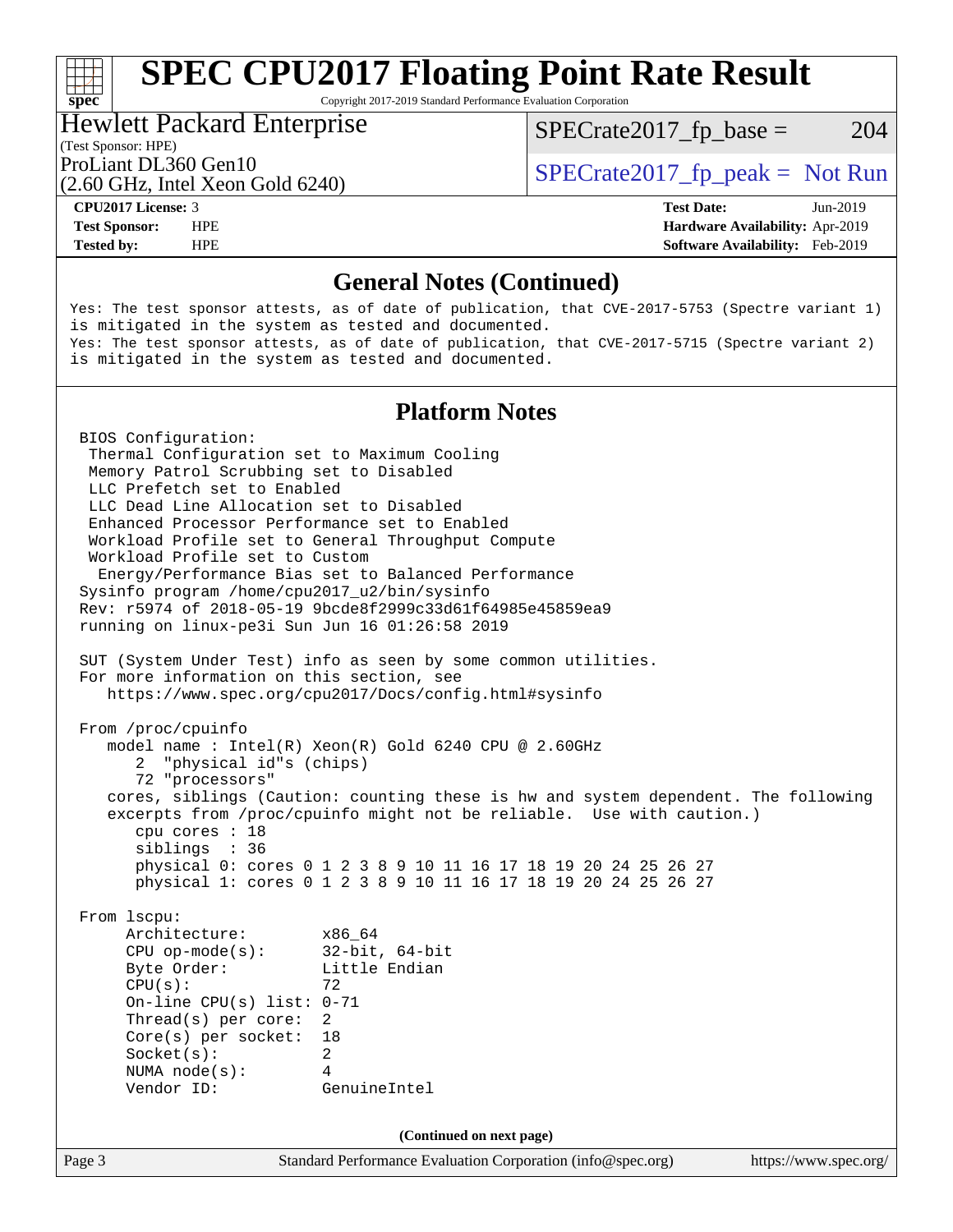Copyright 2017-2019 Standard Performance Evaluation Corporation

## Hewlett Packard Enterprise

 $SPECrate2017_fp\_base = 204$ 

(Test Sponsor: HPE) (2.60 GHz, Intel Xeon Gold 6240)

ProLiant DL360 Gen10<br>  $(2.60 \text{ GHz} \text{ Intel } X \text{eon } \text{Gold } 6240)$   $\text{SPECrate}2017\_fp\_peak = \text{Not Run}$ 

**[spec](http://www.spec.org/)**

 $\begin{matrix} & \ + \ + \end{matrix}$ 

**[CPU2017 License:](http://www.spec.org/auto/cpu2017/Docs/result-fields.html#CPU2017License)** 3 **[Test Date:](http://www.spec.org/auto/cpu2017/Docs/result-fields.html#TestDate)** Jun-2019 **[Test Sponsor:](http://www.spec.org/auto/cpu2017/Docs/result-fields.html#TestSponsor)** HPE **[Hardware Availability:](http://www.spec.org/auto/cpu2017/Docs/result-fields.html#HardwareAvailability)** Apr-2019 **[Tested by:](http://www.spec.org/auto/cpu2017/Docs/result-fields.html#Testedby)** HPE **[Software Availability:](http://www.spec.org/auto/cpu2017/Docs/result-fields.html#SoftwareAvailability)** Feb-2019

### **[Platform Notes \(Continued\)](http://www.spec.org/auto/cpu2017/Docs/result-fields.html#PlatformNotes)**

| CPU family:                                | 6                                                                                    |                       |
|--------------------------------------------|--------------------------------------------------------------------------------------|-----------------------|
| Model:                                     | 85                                                                                   |                       |
| Model name:                                | $Intel(R)$ Xeon $(R)$ Gold 6240 CPU @ 2.60GHz                                        |                       |
| Stepping:                                  | 6                                                                                    |                       |
| CPU MHz:                                   | 2600.000                                                                             |                       |
| BogoMIPS:                                  | 5200.00                                                                              |                       |
| Virtualization:                            | $VT - x$                                                                             |                       |
| L1d cache:                                 | 32K                                                                                  |                       |
| Lli cache:                                 | 32K                                                                                  |                       |
| $L2$ cache:                                | 1024K                                                                                |                       |
| L3 cache:                                  | 25344K                                                                               |                       |
| NUMA node0 $CPU(s): 0-8, 36-44$            |                                                                                      |                       |
| NUMA nodel $CPU(s): 9-17, 45-53$           |                                                                                      |                       |
| NUMA node2 CPU(s): 18-26,54-62             |                                                                                      |                       |
| NUMA $node3$ $CPU(s):$                     | 27-35,63-71                                                                          |                       |
| Flaqs:                                     | fpu vme de pse tsc msr pae mce cx8 apic sep mtrr pge mca cmov                        |                       |
|                                            | pat pse36 clflush dts acpi mmx fxsr sse sse2 ss ht tm pbe syscall nx pdpelgb rdtscp  |                       |
|                                            | lm constant_tsc art arch_perfmon pebs bts rep_good nopl xtopology nonstop_tsc cpuid  |                       |
|                                            | aperfmperf tsc_known_freq pni pclmulqdq dtes64 monitor ds_cpl vmx smx est tm2 ssse3  |                       |
|                                            | sdbg fma cx16 xtpr pdcm pcid dca sse4_1 sse4_2 x2apic movbe popcnt                   |                       |
|                                            | tsc_deadline_timer aes xsave avx f16c rdrand lahf_lm abm 3dnowprefetch cpuid_fault   |                       |
|                                            | epb cat_13 cdp_13 invpcid_single intel_ppin mba tpr_shadow vnmi flexpriority ept     |                       |
|                                            | vpid fsgsbase tsc_adjust bmil hle avx2 smep bmi2 erms invpcid rtm cqm mpx rdt_a      |                       |
|                                            | avx512f avx512dq rdseed adx smap clflushopt clwb intel_pt avx512cd avx512bw avx512vl |                       |
|                                            | xsaveopt xsavec xgetbvl xsaves cqm_llc cqm_occup_llc cqm_mbm_total cqm_mbm_local     |                       |
|                                            | ibpb ibrs stibp dtherm ida arat pln pts pku ospke avx512_vnni arch_capabilities ssbd |                       |
|                                            |                                                                                      |                       |
| /proc/cpuinfo cache data                   |                                                                                      |                       |
| cache size : 25344 KB                      |                                                                                      |                       |
|                                            |                                                                                      |                       |
|                                            | From numactl --hardware WARNING: a numactl 'node' might or might not correspond to a |                       |
| physical chip.                             |                                                                                      |                       |
| available: 4 nodes (0-3)                   |                                                                                      |                       |
|                                            | node 0 cpus: 0 1 2 3 4 5 6 7 8 36 37 38 39 40 41 42 43 44                            |                       |
| node 0 size: 96350 MB                      |                                                                                      |                       |
| node 0 free: 95949 MB                      |                                                                                      |                       |
|                                            | node 1 cpus: 9 10 11 12 13 14 15 16 17 45 46 47 48 49 50 51 52 53                    |                       |
| node 1 size: 96735 MB                      |                                                                                      |                       |
| node 1 free: 96504 MB                      |                                                                                      |                       |
|                                            | node 2 cpus: 18 19 20 21 22 23 24 25 26 54 55 56 57 58 59 60 61 62                   |                       |
| node 2 size: 96764 MB                      |                                                                                      |                       |
| node 2 free: 96624 MB                      |                                                                                      |                       |
|                                            | node 3 cpus: 27 28 29 30 31 32 33 34 35 63 64 65 66 67 68 69 70 71                   |                       |
| node 3 size: 96763 MB                      |                                                                                      |                       |
| node 3 free: 96622 MB                      |                                                                                      |                       |
| node distances:                            |                                                                                      |                       |
| $\Omega$<br>$\mathbf{1}$<br>node<br>2<br>3 |                                                                                      |                       |
|                                            |                                                                                      |                       |
|                                            | (Continued on next page)                                                             |                       |
| Page 4                                     | Standard Performance Evaluation Corporation (info@spec.org)                          | https://www.spec.org/ |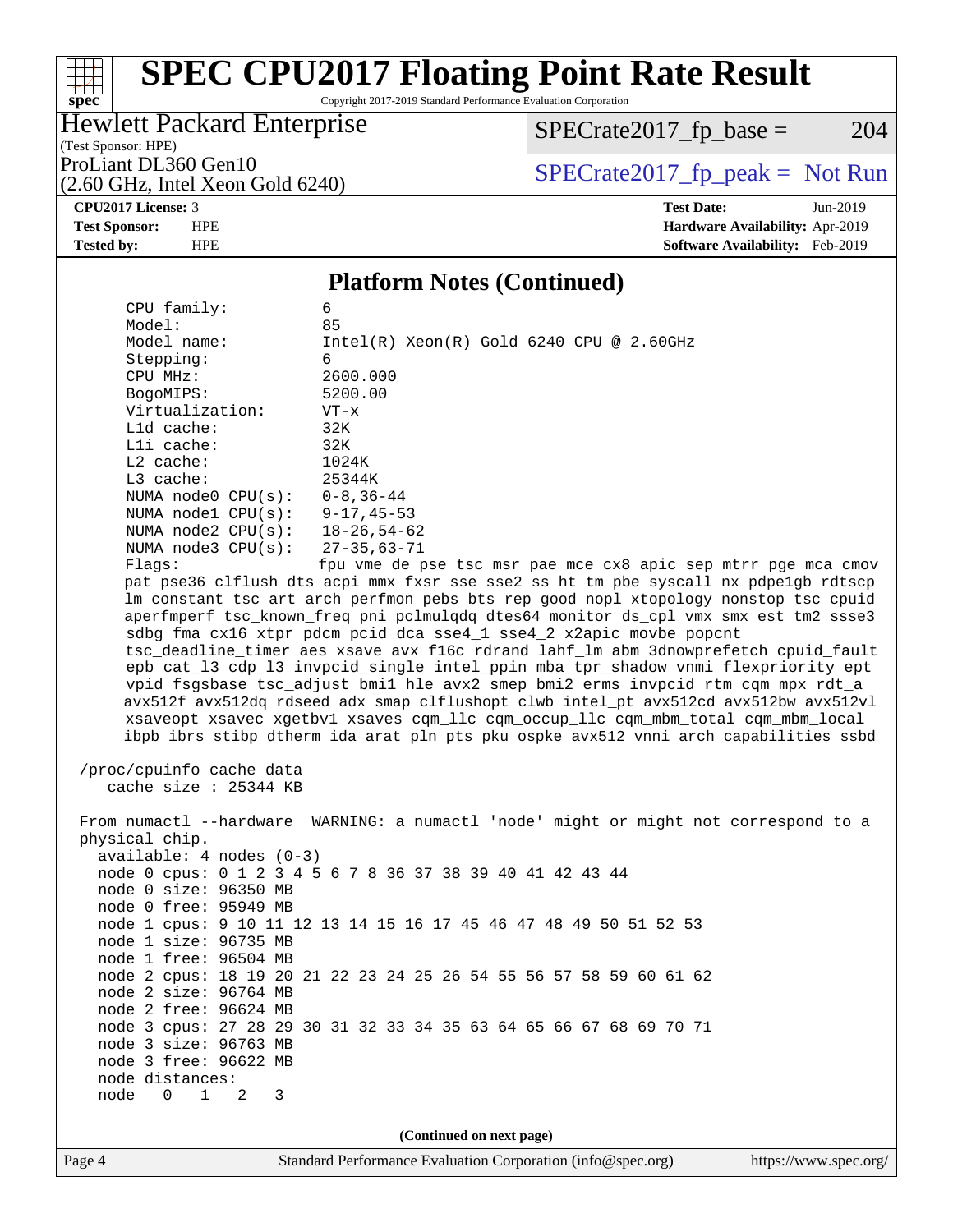| spec <sup>®</sup>                                                    | <b>SPEC CPU2017 Floating Point Rate Result</b><br>Copyright 2017-2019 Standard Performance Evaluation Corporation                                                                                                      |                                                                                                                                                                                                                                                                     |
|----------------------------------------------------------------------|------------------------------------------------------------------------------------------------------------------------------------------------------------------------------------------------------------------------|---------------------------------------------------------------------------------------------------------------------------------------------------------------------------------------------------------------------------------------------------------------------|
| (Test Sponsor: HPE)                                                  | <b>Hewlett Packard Enterprise</b>                                                                                                                                                                                      | $SPECrate2017_fp\_base =$<br>204                                                                                                                                                                                                                                    |
| ProLiant DL360 Gen10                                                 | $(2.60$ GHz, Intel Xeon Gold $6240)$                                                                                                                                                                                   | $SPECrate2017_fp\_peak = Not Run$                                                                                                                                                                                                                                   |
| CPU2017 License: 3<br><b>Test Sponsor:</b><br><b>Tested by:</b>      | <b>HPE</b><br><b>HPE</b>                                                                                                                                                                                               | <b>Test Date:</b><br>Jun-2019<br>Hardware Availability: Apr-2019<br>Software Availability: Feb-2019                                                                                                                                                                 |
|                                                                      | <b>Platform Notes (Continued)</b>                                                                                                                                                                                      |                                                                                                                                                                                                                                                                     |
| 0 :<br>10<br>1:<br>21<br>2:<br>31<br>3:<br>31                        | 31<br>21<br>31<br>10<br>31<br>31<br>31 10<br>- 21<br>31<br>21<br>10                                                                                                                                                    |                                                                                                                                                                                                                                                                     |
| From /proc/meminfo<br>MemTotal:<br>HugePages_Total:<br>Hugepagesize: | 395892608 kB<br>0<br>2048 kB                                                                                                                                                                                           |                                                                                                                                                                                                                                                                     |
| os-release:<br>ID="sles"                                             | From /etc/*release* /etc/*version*<br>NAME="SLES"<br>VERSION="15"<br>VERSION_ID="15"<br>PRETTY_NAME="SUSE Linux Enterprise Server 15"<br>ID LIKE="suse"<br>$ANSI$ _COLOR="0;32"<br>$CPE\_NAME='cpe://o:suse: sles:15"$ |                                                                                                                                                                                                                                                                     |
| uname $-a$ :                                                         | x86_64 x86_64 x86_64 GNU/Linux                                                                                                                                                                                         | Linux linux-pe3i 4.12.14-23-default #1 SMP Tue May 29 21:04:44 UTC 2018 (cd0437b)                                                                                                                                                                                   |
|                                                                      | Kernel self-reported vulnerability status:                                                                                                                                                                             |                                                                                                                                                                                                                                                                     |
| IBPB, IBRS_FW                                                        | CVE-2017-5754 (Meltdown):<br>Not affected<br>CVE-2017-5753 (Spectre variant 1): Mitigation: __user pointer sanitization                                                                                                | CVE-2017-5715 (Spectre variant 2): Mitigation: Indirect Branch Restricted Speculation,                                                                                                                                                                              |
|                                                                      | run-level 3 Jun 16 01:24                                                                                                                                                                                               |                                                                                                                                                                                                                                                                     |
| /dev/sda3                                                            | SPEC is set to: /home/cpu2017_u2<br>Filesystem Type Size Used Avail Use% Mounted on<br>xfs<br>476G 55G 422G 12% / home                                                                                                 |                                                                                                                                                                                                                                                                     |
| Memory:                                                              | frequent changes to hardware, firmware, and the "DMTF SMBIOS" standard.<br>BIOS HPE U32 02/02/2019<br>24x UNKNOWN NOT AVAILABLE 16 GB 2 rank 2666                                                                      | Additional information from dmidecode follows. WARNING: Use caution when you interpret<br>this section. The 'dmidecode' program reads system data which is "intended to allow<br>hardware to be accurately determined", but the intent may not be met, as there are |
|                                                                      | (End of data from sysinfo program)                                                                                                                                                                                     |                                                                                                                                                                                                                                                                     |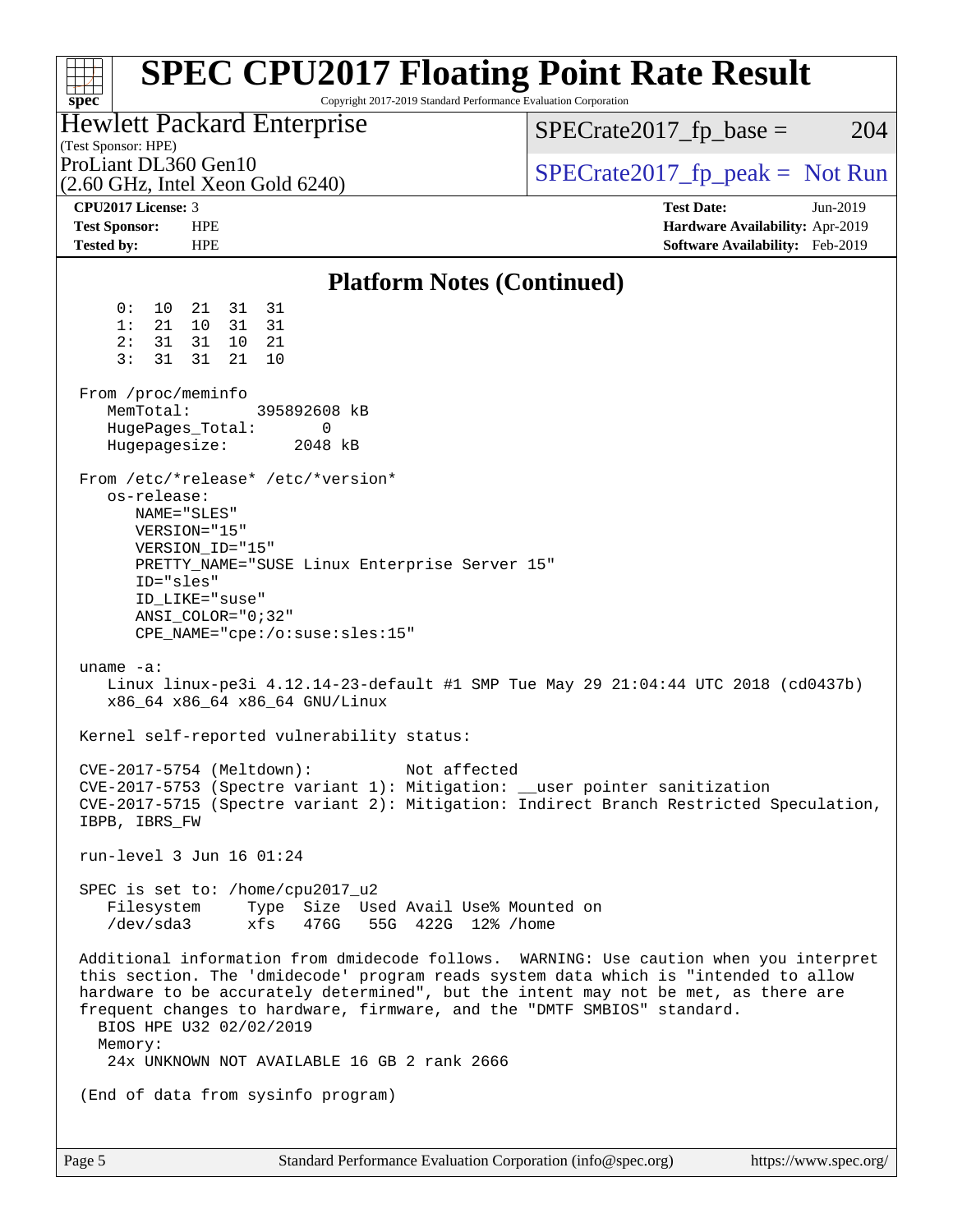Copyright 2017-2019 Standard Performance Evaluation Corporation

## Hewlett Packard Enterprise

(Test Sponsor: HPE)

 $SPECrate2017_fp\_base = 204$ 

(2.60 GHz, Intel Xeon Gold 6240)

ProLiant DL360 Gen10<br>  $(2.60 \text{ GHz} \text{ Intel } X \text{eon } \text{Gold } 6240)$   $\text{SPECrate}2017\_fp\_peak = \text{Not Run}$ 

**[spec](http://www.spec.org/)**

 $\pm$ 

**[Tested by:](http://www.spec.org/auto/cpu2017/Docs/result-fields.html#Testedby)** HPE **[Software Availability:](http://www.spec.org/auto/cpu2017/Docs/result-fields.html#SoftwareAvailability)** Feb-2019

**[CPU2017 License:](http://www.spec.org/auto/cpu2017/Docs/result-fields.html#CPU2017License)** 3 **[Test Date:](http://www.spec.org/auto/cpu2017/Docs/result-fields.html#TestDate)** Jun-2019 **[Test Sponsor:](http://www.spec.org/auto/cpu2017/Docs/result-fields.html#TestSponsor)** HPE **[Hardware Availability:](http://www.spec.org/auto/cpu2017/Docs/result-fields.html#HardwareAvailability)** Apr-2019

## **[Compiler Version Notes](http://www.spec.org/auto/cpu2017/Docs/result-fields.html#CompilerVersionNotes)**

| $CC$ 519.1bm $r(base)$ 538.imagick $r(base)$ 544.nab $r(base)$                                                                                                                                                                                                                                                                                                                                                                                                                                                                                                       |
|----------------------------------------------------------------------------------------------------------------------------------------------------------------------------------------------------------------------------------------------------------------------------------------------------------------------------------------------------------------------------------------------------------------------------------------------------------------------------------------------------------------------------------------------------------------------|
| $Intel(R)$ C Intel(R) 64 Compiler for applications running on Intel(R) 64,<br>Version 19.0.2.187 Build 20190117<br>Copyright (C) 1985-2019 Intel Corporation. All rights reserved.                                                                                                                                                                                                                                                                                                                                                                                   |
|                                                                                                                                                                                                                                                                                                                                                                                                                                                                                                                                                                      |
| CXXC 508.namd_r(base) 510.parest_r(base)                                                                                                                                                                                                                                                                                                                                                                                                                                                                                                                             |
| Intel(R) $C++$ Intel(R) 64 Compiler for applications running on Intel(R) 64,<br>Version 19.0.2.187 Build 20190117<br>Copyright (C) 1985-2019 Intel Corporation. All rights reserved.<br>_________________                                                                                                                                                                                                                                                                                                                                                            |
| CC 511.povray_r(base) 526.blender_r(base)                                                                                                                                                                                                                                                                                                                                                                                                                                                                                                                            |
| Intel(R) $C++$ Intel(R) 64 Compiler for applications running on Intel(R) 64,<br>Version 19.0.2.187 Build 20190117<br>Copyright (C) 1985-2019 Intel Corporation. All rights reserved.<br>Intel(R) C Intel(R) 64 Compiler for applications running on Intel(R) 64,<br>Version 19.0.2.187 Build 20190117<br>Copyright (C) 1985-2019 Intel Corporation. All rights reserved.                                                                                                                                                                                             |
| __________________________<br>FC 507.cactuBSSN r(base)                                                                                                                                                                                                                                                                                                                                                                                                                                                                                                               |
| Intel(R) $C++$ Intel(R) 64 Compiler for applications running on Intel(R) 64,<br>Version 19.0.2.187 Build 20190117<br>Copyright (C) 1985-2019 Intel Corporation. All rights reserved.<br>Intel(R) C Intel(R) 64 Compiler for applications running on Intel(R) 64,<br>Version 19.0.2.187 Build 20190117<br>Copyright (C) 1985-2019 Intel Corporation. All rights reserved.<br>$Intel(R)$ Fortran Intel(R) 64 Compiler for applications running on Intel(R)<br>64, Version 19.0.2.187 Build 20190117<br>Copyright (C) 1985-2019 Intel Corporation. All rights reserved. |
| 503.bwaves $r(base)$ 549.fotonik3d $r(base)$ 554.roms $r(base)$<br>FC                                                                                                                                                                                                                                                                                                                                                                                                                                                                                                |
| $Intel(R)$ Fortran Intel(R) 64 Compiler for applications running on Intel(R)<br>64, Version 19.0.2.187 Build 20190117<br>Copyright (C) 1985-2019 Intel Corporation. All rights reserved.                                                                                                                                                                                                                                                                                                                                                                             |
| (Continued on next page)                                                                                                                                                                                                                                                                                                                                                                                                                                                                                                                                             |
|                                                                                                                                                                                                                                                                                                                                                                                                                                                                                                                                                                      |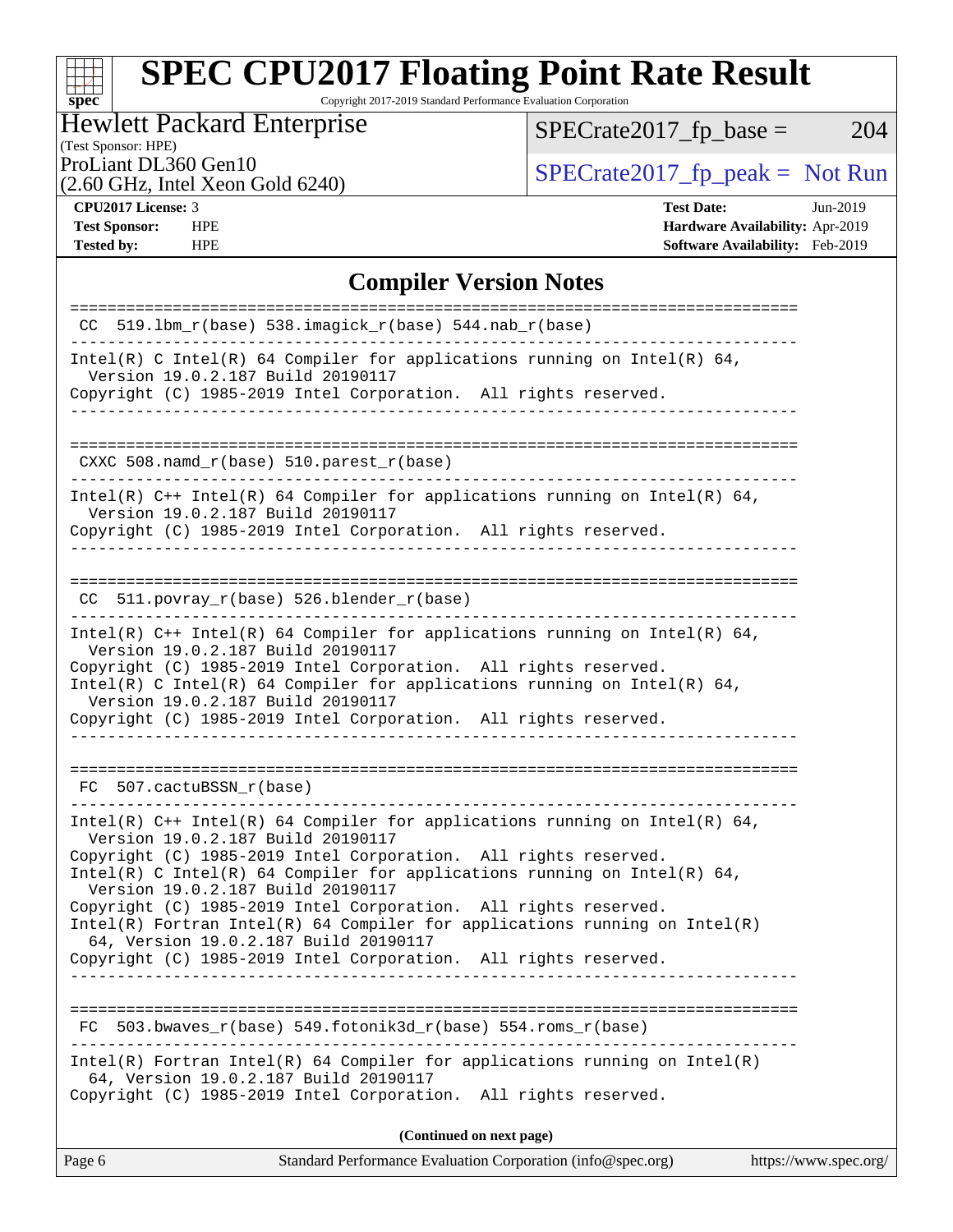Copyright 2017-2019 Standard Performance Evaluation Corporation

### Hewlett Packard Enterprise

(Test Sponsor: HPE)

 $SPECTate2017<sub>fr</sub> base = 204$ 

(2.60 GHz, Intel Xeon Gold 6240)

ProLiant DL360 Gen10  $SPECrate2017$ \_fp\_peak = Not Run

**[spec](http://www.spec.org/)**

**[CPU2017 License:](http://www.spec.org/auto/cpu2017/Docs/result-fields.html#CPU2017License)** 3 **[Test Date:](http://www.spec.org/auto/cpu2017/Docs/result-fields.html#TestDate)** Jun-2019 **[Test Sponsor:](http://www.spec.org/auto/cpu2017/Docs/result-fields.html#TestSponsor)** HPE **[Hardware Availability:](http://www.spec.org/auto/cpu2017/Docs/result-fields.html#HardwareAvailability)** Apr-2019 **[Tested by:](http://www.spec.org/auto/cpu2017/Docs/result-fields.html#Testedby)** HPE **[Software Availability:](http://www.spec.org/auto/cpu2017/Docs/result-fields.html#SoftwareAvailability)** Feb-2019

## **[Compiler Version Notes \(Continued\)](http://www.spec.org/auto/cpu2017/Docs/result-fields.html#CompilerVersionNotes)**

==============================================================================  $CC$  521.wrf $r(base)$  527.cam $4$  $r(base)$ 

------------------------------------------------------------------------------ Intel(R) Fortran Intel(R) 64 Compiler for applications running on Intel(R) 64, Version 19.0.2.187 Build 20190117 Copyright (C) 1985-2019 Intel Corporation. All rights reserved. Intel(R) C Intel(R) 64 Compiler for applications running on Intel(R) 64, Version 19.0.2.187 Build 20190117 Copyright (C) 1985-2019 Intel Corporation. All rights reserved.

------------------------------------------------------------------------------

------------------------------------------------------------------------------

## **[Base Compiler Invocation](http://www.spec.org/auto/cpu2017/Docs/result-fields.html#BaseCompilerInvocation)**

[C benchmarks](http://www.spec.org/auto/cpu2017/Docs/result-fields.html#Cbenchmarks): [icc -m64 -std=c11](http://www.spec.org/cpu2017/results/res2019q3/cpu2017-20190709-16066.flags.html#user_CCbase_intel_icc_64bit_c11_33ee0cdaae7deeeab2a9725423ba97205ce30f63b9926c2519791662299b76a0318f32ddfffdc46587804de3178b4f9328c46fa7c2b0cd779d7a61945c91cd35)

[C++ benchmarks:](http://www.spec.org/auto/cpu2017/Docs/result-fields.html#CXXbenchmarks) [icpc -m64](http://www.spec.org/cpu2017/results/res2019q3/cpu2017-20190709-16066.flags.html#user_CXXbase_intel_icpc_64bit_4ecb2543ae3f1412ef961e0650ca070fec7b7afdcd6ed48761b84423119d1bf6bdf5cad15b44d48e7256388bc77273b966e5eb805aefd121eb22e9299b2ec9d9)

[Fortran benchmarks](http://www.spec.org/auto/cpu2017/Docs/result-fields.html#Fortranbenchmarks): [ifort -m64](http://www.spec.org/cpu2017/results/res2019q3/cpu2017-20190709-16066.flags.html#user_FCbase_intel_ifort_64bit_24f2bb282fbaeffd6157abe4f878425411749daecae9a33200eee2bee2fe76f3b89351d69a8130dd5949958ce389cf37ff59a95e7a40d588e8d3a57e0c3fd751)

[Benchmarks using both Fortran and C](http://www.spec.org/auto/cpu2017/Docs/result-fields.html#BenchmarksusingbothFortranandC): [ifort -m64](http://www.spec.org/cpu2017/results/res2019q3/cpu2017-20190709-16066.flags.html#user_CC_FCbase_intel_ifort_64bit_24f2bb282fbaeffd6157abe4f878425411749daecae9a33200eee2bee2fe76f3b89351d69a8130dd5949958ce389cf37ff59a95e7a40d588e8d3a57e0c3fd751) [icc -m64 -std=c11](http://www.spec.org/cpu2017/results/res2019q3/cpu2017-20190709-16066.flags.html#user_CC_FCbase_intel_icc_64bit_c11_33ee0cdaae7deeeab2a9725423ba97205ce30f63b9926c2519791662299b76a0318f32ddfffdc46587804de3178b4f9328c46fa7c2b0cd779d7a61945c91cd35)

[Benchmarks using both C and C++](http://www.spec.org/auto/cpu2017/Docs/result-fields.html#BenchmarksusingbothCandCXX): [icpc -m64](http://www.spec.org/cpu2017/results/res2019q3/cpu2017-20190709-16066.flags.html#user_CC_CXXbase_intel_icpc_64bit_4ecb2543ae3f1412ef961e0650ca070fec7b7afdcd6ed48761b84423119d1bf6bdf5cad15b44d48e7256388bc77273b966e5eb805aefd121eb22e9299b2ec9d9) [icc -m64 -std=c11](http://www.spec.org/cpu2017/results/res2019q3/cpu2017-20190709-16066.flags.html#user_CC_CXXbase_intel_icc_64bit_c11_33ee0cdaae7deeeab2a9725423ba97205ce30f63b9926c2519791662299b76a0318f32ddfffdc46587804de3178b4f9328c46fa7c2b0cd779d7a61945c91cd35)

[Benchmarks using Fortran, C, and C++:](http://www.spec.org/auto/cpu2017/Docs/result-fields.html#BenchmarksusingFortranCandCXX) [icpc -m64](http://www.spec.org/cpu2017/results/res2019q3/cpu2017-20190709-16066.flags.html#user_CC_CXX_FCbase_intel_icpc_64bit_4ecb2543ae3f1412ef961e0650ca070fec7b7afdcd6ed48761b84423119d1bf6bdf5cad15b44d48e7256388bc77273b966e5eb805aefd121eb22e9299b2ec9d9) [icc -m64 -std=c11](http://www.spec.org/cpu2017/results/res2019q3/cpu2017-20190709-16066.flags.html#user_CC_CXX_FCbase_intel_icc_64bit_c11_33ee0cdaae7deeeab2a9725423ba97205ce30f63b9926c2519791662299b76a0318f32ddfffdc46587804de3178b4f9328c46fa7c2b0cd779d7a61945c91cd35) [ifort -m64](http://www.spec.org/cpu2017/results/res2019q3/cpu2017-20190709-16066.flags.html#user_CC_CXX_FCbase_intel_ifort_64bit_24f2bb282fbaeffd6157abe4f878425411749daecae9a33200eee2bee2fe76f3b89351d69a8130dd5949958ce389cf37ff59a95e7a40d588e8d3a57e0c3fd751)

## **[Base Portability Flags](http://www.spec.org/auto/cpu2017/Docs/result-fields.html#BasePortabilityFlags)**

 503.bwaves\_r: [-DSPEC\\_LP64](http://www.spec.org/cpu2017/results/res2019q3/cpu2017-20190709-16066.flags.html#suite_basePORTABILITY503_bwaves_r_DSPEC_LP64) 507.cactuBSSN\_r: [-DSPEC\\_LP64](http://www.spec.org/cpu2017/results/res2019q3/cpu2017-20190709-16066.flags.html#suite_basePORTABILITY507_cactuBSSN_r_DSPEC_LP64) 508.namd\_r: [-DSPEC\\_LP64](http://www.spec.org/cpu2017/results/res2019q3/cpu2017-20190709-16066.flags.html#suite_basePORTABILITY508_namd_r_DSPEC_LP64) 510.parest\_r: [-DSPEC\\_LP64](http://www.spec.org/cpu2017/results/res2019q3/cpu2017-20190709-16066.flags.html#suite_basePORTABILITY510_parest_r_DSPEC_LP64) 511.povray\_r: [-DSPEC\\_LP64](http://www.spec.org/cpu2017/results/res2019q3/cpu2017-20190709-16066.flags.html#suite_basePORTABILITY511_povray_r_DSPEC_LP64) 519.lbm\_r: [-DSPEC\\_LP64](http://www.spec.org/cpu2017/results/res2019q3/cpu2017-20190709-16066.flags.html#suite_basePORTABILITY519_lbm_r_DSPEC_LP64) 521.wrf\_r: [-DSPEC\\_LP64](http://www.spec.org/cpu2017/results/res2019q3/cpu2017-20190709-16066.flags.html#suite_basePORTABILITY521_wrf_r_DSPEC_LP64) [-DSPEC\\_CASE\\_FLAG](http://www.spec.org/cpu2017/results/res2019q3/cpu2017-20190709-16066.flags.html#b521.wrf_r_baseCPORTABILITY_DSPEC_CASE_FLAG) [-convert big\\_endian](http://www.spec.org/cpu2017/results/res2019q3/cpu2017-20190709-16066.flags.html#user_baseFPORTABILITY521_wrf_r_convert_big_endian_c3194028bc08c63ac5d04de18c48ce6d347e4e562e8892b8bdbdc0214820426deb8554edfa529a3fb25a586e65a3d812c835984020483e7e73212c4d31a38223) 526.blender\_r: [-DSPEC\\_LP64](http://www.spec.org/cpu2017/results/res2019q3/cpu2017-20190709-16066.flags.html#suite_basePORTABILITY526_blender_r_DSPEC_LP64) [-DSPEC\\_LINUX](http://www.spec.org/cpu2017/results/res2019q3/cpu2017-20190709-16066.flags.html#b526.blender_r_baseCPORTABILITY_DSPEC_LINUX) [-funsigned-char](http://www.spec.org/cpu2017/results/res2019q3/cpu2017-20190709-16066.flags.html#user_baseCPORTABILITY526_blender_r_force_uchar_40c60f00ab013830e2dd6774aeded3ff59883ba5a1fc5fc14077f794d777847726e2a5858cbc7672e36e1b067e7e5c1d9a74f7176df07886a243d7cc18edfe67)

**(Continued on next page)**

Page 7 Standard Performance Evaluation Corporation [\(info@spec.org\)](mailto:info@spec.org) <https://www.spec.org/>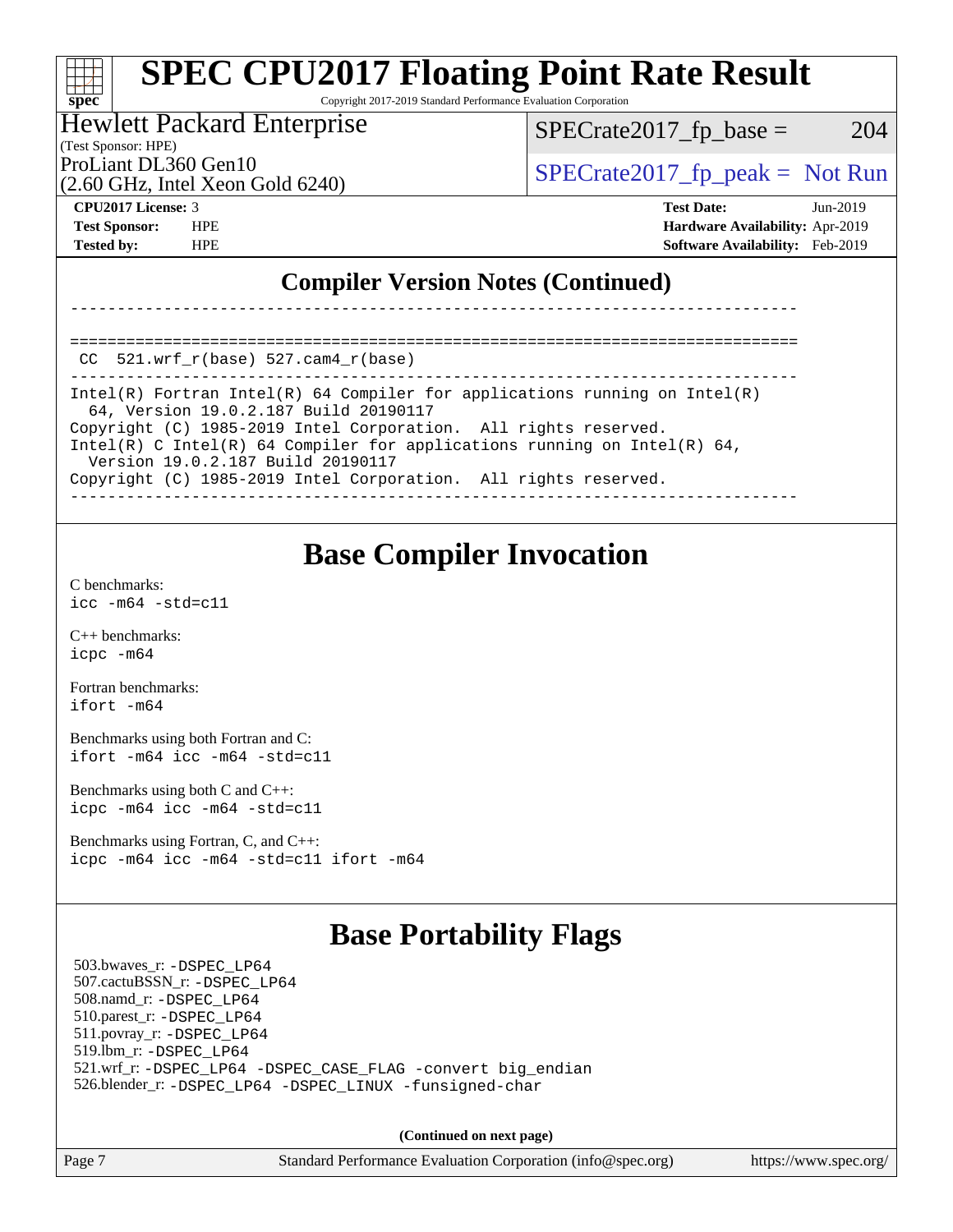## ti h **[spec](http://www.spec.org/)**

# **[SPEC CPU2017 Floating Point Rate Result](http://www.spec.org/auto/cpu2017/Docs/result-fields.html#SPECCPU2017FloatingPointRateResult)**

Copyright 2017-2019 Standard Performance Evaluation Corporation

### (Test Sponsor: HPE) Hewlett Packard Enterprise

 $SPECTate2017<sub>fr</sub> base = 204$ 

(2.60 GHz, Intel Xeon Gold 6240)

ProLiant DL360 Gen10  $SPECrate2017$ \_fp\_peak = Not Run

**[CPU2017 License:](http://www.spec.org/auto/cpu2017/Docs/result-fields.html#CPU2017License)** 3 **[Test Date:](http://www.spec.org/auto/cpu2017/Docs/result-fields.html#TestDate)** Jun-2019 **[Test Sponsor:](http://www.spec.org/auto/cpu2017/Docs/result-fields.html#TestSponsor)** HPE **[Hardware Availability:](http://www.spec.org/auto/cpu2017/Docs/result-fields.html#HardwareAvailability)** Apr-2019 **[Tested by:](http://www.spec.org/auto/cpu2017/Docs/result-fields.html#Testedby)** HPE **[Software Availability:](http://www.spec.org/auto/cpu2017/Docs/result-fields.html#SoftwareAvailability)** Feb-2019

## **[Base Portability Flags \(Continued\)](http://www.spec.org/auto/cpu2017/Docs/result-fields.html#BasePortabilityFlags)**

 527.cam4\_r: [-DSPEC\\_LP64](http://www.spec.org/cpu2017/results/res2019q3/cpu2017-20190709-16066.flags.html#suite_basePORTABILITY527_cam4_r_DSPEC_LP64) [-DSPEC\\_CASE\\_FLAG](http://www.spec.org/cpu2017/results/res2019q3/cpu2017-20190709-16066.flags.html#b527.cam4_r_baseCPORTABILITY_DSPEC_CASE_FLAG) 538.imagick\_r: [-DSPEC\\_LP64](http://www.spec.org/cpu2017/results/res2019q3/cpu2017-20190709-16066.flags.html#suite_basePORTABILITY538_imagick_r_DSPEC_LP64) 544.nab\_r: [-DSPEC\\_LP64](http://www.spec.org/cpu2017/results/res2019q3/cpu2017-20190709-16066.flags.html#suite_basePORTABILITY544_nab_r_DSPEC_LP64) 549.fotonik3d\_r: [-DSPEC\\_LP64](http://www.spec.org/cpu2017/results/res2019q3/cpu2017-20190709-16066.flags.html#suite_basePORTABILITY549_fotonik3d_r_DSPEC_LP64) 554.roms\_r: [-DSPEC\\_LP64](http://www.spec.org/cpu2017/results/res2019q3/cpu2017-20190709-16066.flags.html#suite_basePORTABILITY554_roms_r_DSPEC_LP64)

## **[Base Optimization Flags](http://www.spec.org/auto/cpu2017/Docs/result-fields.html#BaseOptimizationFlags)**

[C benchmarks](http://www.spec.org/auto/cpu2017/Docs/result-fields.html#Cbenchmarks): [-xCORE-AVX2](http://www.spec.org/cpu2017/results/res2019q3/cpu2017-20190709-16066.flags.html#user_CCbase_f-xCORE-AVX2) [-ipo](http://www.spec.org/cpu2017/results/res2019q3/cpu2017-20190709-16066.flags.html#user_CCbase_f-ipo) [-O3](http://www.spec.org/cpu2017/results/res2019q3/cpu2017-20190709-16066.flags.html#user_CCbase_f-O3) [-no-prec-div](http://www.spec.org/cpu2017/results/res2019q3/cpu2017-20190709-16066.flags.html#user_CCbase_f-no-prec-div) [-qopt-prefetch](http://www.spec.org/cpu2017/results/res2019q3/cpu2017-20190709-16066.flags.html#user_CCbase_f-qopt-prefetch) [-ffinite-math-only](http://www.spec.org/cpu2017/results/res2019q3/cpu2017-20190709-16066.flags.html#user_CCbase_f_finite_math_only_cb91587bd2077682c4b38af759c288ed7c732db004271a9512da14a4f8007909a5f1427ecbf1a0fb78ff2a814402c6114ac565ca162485bbcae155b5e4258871) [-qopt-mem-layout-trans=4](http://www.spec.org/cpu2017/results/res2019q3/cpu2017-20190709-16066.flags.html#user_CCbase_f-qopt-mem-layout-trans_fa39e755916c150a61361b7846f310bcdf6f04e385ef281cadf3647acec3f0ae266d1a1d22d972a7087a248fd4e6ca390a3634700869573d231a252c784941a8) [C++ benchmarks:](http://www.spec.org/auto/cpu2017/Docs/result-fields.html#CXXbenchmarks) [-xCORE-AVX2](http://www.spec.org/cpu2017/results/res2019q3/cpu2017-20190709-16066.flags.html#user_CXXbase_f-xCORE-AVX2) [-ipo](http://www.spec.org/cpu2017/results/res2019q3/cpu2017-20190709-16066.flags.html#user_CXXbase_f-ipo) [-O3](http://www.spec.org/cpu2017/results/res2019q3/cpu2017-20190709-16066.flags.html#user_CXXbase_f-O3) [-no-prec-div](http://www.spec.org/cpu2017/results/res2019q3/cpu2017-20190709-16066.flags.html#user_CXXbase_f-no-prec-div) [-qopt-prefetch](http://www.spec.org/cpu2017/results/res2019q3/cpu2017-20190709-16066.flags.html#user_CXXbase_f-qopt-prefetch) [-ffinite-math-only](http://www.spec.org/cpu2017/results/res2019q3/cpu2017-20190709-16066.flags.html#user_CXXbase_f_finite_math_only_cb91587bd2077682c4b38af759c288ed7c732db004271a9512da14a4f8007909a5f1427ecbf1a0fb78ff2a814402c6114ac565ca162485bbcae155b5e4258871) [-qopt-mem-layout-trans=4](http://www.spec.org/cpu2017/results/res2019q3/cpu2017-20190709-16066.flags.html#user_CXXbase_f-qopt-mem-layout-trans_fa39e755916c150a61361b7846f310bcdf6f04e385ef281cadf3647acec3f0ae266d1a1d22d972a7087a248fd4e6ca390a3634700869573d231a252c784941a8) [Fortran benchmarks](http://www.spec.org/auto/cpu2017/Docs/result-fields.html#Fortranbenchmarks): [-xCORE-AVX2](http://www.spec.org/cpu2017/results/res2019q3/cpu2017-20190709-16066.flags.html#user_FCbase_f-xCORE-AVX2) [-ipo](http://www.spec.org/cpu2017/results/res2019q3/cpu2017-20190709-16066.flags.html#user_FCbase_f-ipo) [-O3](http://www.spec.org/cpu2017/results/res2019q3/cpu2017-20190709-16066.flags.html#user_FCbase_f-O3) [-no-prec-div](http://www.spec.org/cpu2017/results/res2019q3/cpu2017-20190709-16066.flags.html#user_FCbase_f-no-prec-div) [-qopt-prefetch](http://www.spec.org/cpu2017/results/res2019q3/cpu2017-20190709-16066.flags.html#user_FCbase_f-qopt-prefetch) [-ffinite-math-only](http://www.spec.org/cpu2017/results/res2019q3/cpu2017-20190709-16066.flags.html#user_FCbase_f_finite_math_only_cb91587bd2077682c4b38af759c288ed7c732db004271a9512da14a4f8007909a5f1427ecbf1a0fb78ff2a814402c6114ac565ca162485bbcae155b5e4258871) [-qopt-mem-layout-trans=4](http://www.spec.org/cpu2017/results/res2019q3/cpu2017-20190709-16066.flags.html#user_FCbase_f-qopt-mem-layout-trans_fa39e755916c150a61361b7846f310bcdf6f04e385ef281cadf3647acec3f0ae266d1a1d22d972a7087a248fd4e6ca390a3634700869573d231a252c784941a8) [-auto](http://www.spec.org/cpu2017/results/res2019q3/cpu2017-20190709-16066.flags.html#user_FCbase_f-auto) [-nostandard-realloc-lhs](http://www.spec.org/cpu2017/results/res2019q3/cpu2017-20190709-16066.flags.html#user_FCbase_f_2003_std_realloc_82b4557e90729c0f113870c07e44d33d6f5a304b4f63d4c15d2d0f1fab99f5daaed73bdb9275d9ae411527f28b936061aa8b9c8f2d63842963b95c9dd6426b8a) [-align array32byte](http://www.spec.org/cpu2017/results/res2019q3/cpu2017-20190709-16066.flags.html#user_FCbase_align_array32byte_b982fe038af199962ba9a80c053b8342c548c85b40b8e86eb3cc33dee0d7986a4af373ac2d51c3f7cf710a18d62fdce2948f201cd044323541f22fc0fffc51b6) [Benchmarks using both Fortran and C](http://www.spec.org/auto/cpu2017/Docs/result-fields.html#BenchmarksusingbothFortranandC): [-xCORE-AVX2](http://www.spec.org/cpu2017/results/res2019q3/cpu2017-20190709-16066.flags.html#user_CC_FCbase_f-xCORE-AVX2) [-ipo](http://www.spec.org/cpu2017/results/res2019q3/cpu2017-20190709-16066.flags.html#user_CC_FCbase_f-ipo) [-O3](http://www.spec.org/cpu2017/results/res2019q3/cpu2017-20190709-16066.flags.html#user_CC_FCbase_f-O3) [-no-prec-div](http://www.spec.org/cpu2017/results/res2019q3/cpu2017-20190709-16066.flags.html#user_CC_FCbase_f-no-prec-div) [-qopt-prefetch](http://www.spec.org/cpu2017/results/res2019q3/cpu2017-20190709-16066.flags.html#user_CC_FCbase_f-qopt-prefetch) [-ffinite-math-only](http://www.spec.org/cpu2017/results/res2019q3/cpu2017-20190709-16066.flags.html#user_CC_FCbase_f_finite_math_only_cb91587bd2077682c4b38af759c288ed7c732db004271a9512da14a4f8007909a5f1427ecbf1a0fb78ff2a814402c6114ac565ca162485bbcae155b5e4258871) [-qopt-mem-layout-trans=4](http://www.spec.org/cpu2017/results/res2019q3/cpu2017-20190709-16066.flags.html#user_CC_FCbase_f-qopt-mem-layout-trans_fa39e755916c150a61361b7846f310bcdf6f04e385ef281cadf3647acec3f0ae266d1a1d22d972a7087a248fd4e6ca390a3634700869573d231a252c784941a8) [-auto](http://www.spec.org/cpu2017/results/res2019q3/cpu2017-20190709-16066.flags.html#user_CC_FCbase_f-auto) [-nostandard-realloc-lhs](http://www.spec.org/cpu2017/results/res2019q3/cpu2017-20190709-16066.flags.html#user_CC_FCbase_f_2003_std_realloc_82b4557e90729c0f113870c07e44d33d6f5a304b4f63d4c15d2d0f1fab99f5daaed73bdb9275d9ae411527f28b936061aa8b9c8f2d63842963b95c9dd6426b8a) [-align array32byte](http://www.spec.org/cpu2017/results/res2019q3/cpu2017-20190709-16066.flags.html#user_CC_FCbase_align_array32byte_b982fe038af199962ba9a80c053b8342c548c85b40b8e86eb3cc33dee0d7986a4af373ac2d51c3f7cf710a18d62fdce2948f201cd044323541f22fc0fffc51b6) [Benchmarks using both C and C++](http://www.spec.org/auto/cpu2017/Docs/result-fields.html#BenchmarksusingbothCandCXX):

[-xCORE-AVX2](http://www.spec.org/cpu2017/results/res2019q3/cpu2017-20190709-16066.flags.html#user_CC_CXXbase_f-xCORE-AVX2) [-ipo](http://www.spec.org/cpu2017/results/res2019q3/cpu2017-20190709-16066.flags.html#user_CC_CXXbase_f-ipo) [-O3](http://www.spec.org/cpu2017/results/res2019q3/cpu2017-20190709-16066.flags.html#user_CC_CXXbase_f-O3) [-no-prec-div](http://www.spec.org/cpu2017/results/res2019q3/cpu2017-20190709-16066.flags.html#user_CC_CXXbase_f-no-prec-div) [-qopt-prefetch](http://www.spec.org/cpu2017/results/res2019q3/cpu2017-20190709-16066.flags.html#user_CC_CXXbase_f-qopt-prefetch) [-ffinite-math-only](http://www.spec.org/cpu2017/results/res2019q3/cpu2017-20190709-16066.flags.html#user_CC_CXXbase_f_finite_math_only_cb91587bd2077682c4b38af759c288ed7c732db004271a9512da14a4f8007909a5f1427ecbf1a0fb78ff2a814402c6114ac565ca162485bbcae155b5e4258871) [-qopt-mem-layout-trans=4](http://www.spec.org/cpu2017/results/res2019q3/cpu2017-20190709-16066.flags.html#user_CC_CXXbase_f-qopt-mem-layout-trans_fa39e755916c150a61361b7846f310bcdf6f04e385ef281cadf3647acec3f0ae266d1a1d22d972a7087a248fd4e6ca390a3634700869573d231a252c784941a8)

[Benchmarks using Fortran, C, and C++:](http://www.spec.org/auto/cpu2017/Docs/result-fields.html#BenchmarksusingFortranCandCXX) [-xCORE-AVX2](http://www.spec.org/cpu2017/results/res2019q3/cpu2017-20190709-16066.flags.html#user_CC_CXX_FCbase_f-xCORE-AVX2) [-ipo](http://www.spec.org/cpu2017/results/res2019q3/cpu2017-20190709-16066.flags.html#user_CC_CXX_FCbase_f-ipo) [-O3](http://www.spec.org/cpu2017/results/res2019q3/cpu2017-20190709-16066.flags.html#user_CC_CXX_FCbase_f-O3) [-no-prec-div](http://www.spec.org/cpu2017/results/res2019q3/cpu2017-20190709-16066.flags.html#user_CC_CXX_FCbase_f-no-prec-div) [-qopt-prefetch](http://www.spec.org/cpu2017/results/res2019q3/cpu2017-20190709-16066.flags.html#user_CC_CXX_FCbase_f-qopt-prefetch) [-ffinite-math-only](http://www.spec.org/cpu2017/results/res2019q3/cpu2017-20190709-16066.flags.html#user_CC_CXX_FCbase_f_finite_math_only_cb91587bd2077682c4b38af759c288ed7c732db004271a9512da14a4f8007909a5f1427ecbf1a0fb78ff2a814402c6114ac565ca162485bbcae155b5e4258871) [-qopt-mem-layout-trans=4](http://www.spec.org/cpu2017/results/res2019q3/cpu2017-20190709-16066.flags.html#user_CC_CXX_FCbase_f-qopt-mem-layout-trans_fa39e755916c150a61361b7846f310bcdf6f04e385ef281cadf3647acec3f0ae266d1a1d22d972a7087a248fd4e6ca390a3634700869573d231a252c784941a8) [-auto](http://www.spec.org/cpu2017/results/res2019q3/cpu2017-20190709-16066.flags.html#user_CC_CXX_FCbase_f-auto) [-nostandard-realloc-lhs](http://www.spec.org/cpu2017/results/res2019q3/cpu2017-20190709-16066.flags.html#user_CC_CXX_FCbase_f_2003_std_realloc_82b4557e90729c0f113870c07e44d33d6f5a304b4f63d4c15d2d0f1fab99f5daaed73bdb9275d9ae411527f28b936061aa8b9c8f2d63842963b95c9dd6426b8a) [-align array32byte](http://www.spec.org/cpu2017/results/res2019q3/cpu2017-20190709-16066.flags.html#user_CC_CXX_FCbase_align_array32byte_b982fe038af199962ba9a80c053b8342c548c85b40b8e86eb3cc33dee0d7986a4af373ac2d51c3f7cf710a18d62fdce2948f201cd044323541f22fc0fffc51b6)

The flags files that were used to format this result can be browsed at <http://www.spec.org/cpu2017/flags/Intel-ic18.0-official-linux64.2019-04-02.html> <http://www.spec.org/cpu2017/flags/HPE-Platform-Flags-Intel-V1.2-CLX-revB.html>

You can also download the XML flags sources by saving the following links: <http://www.spec.org/cpu2017/flags/Intel-ic18.0-official-linux64.2019-04-02.xml> <http://www.spec.org/cpu2017/flags/HPE-Platform-Flags-Intel-V1.2-CLX-revB.xml>